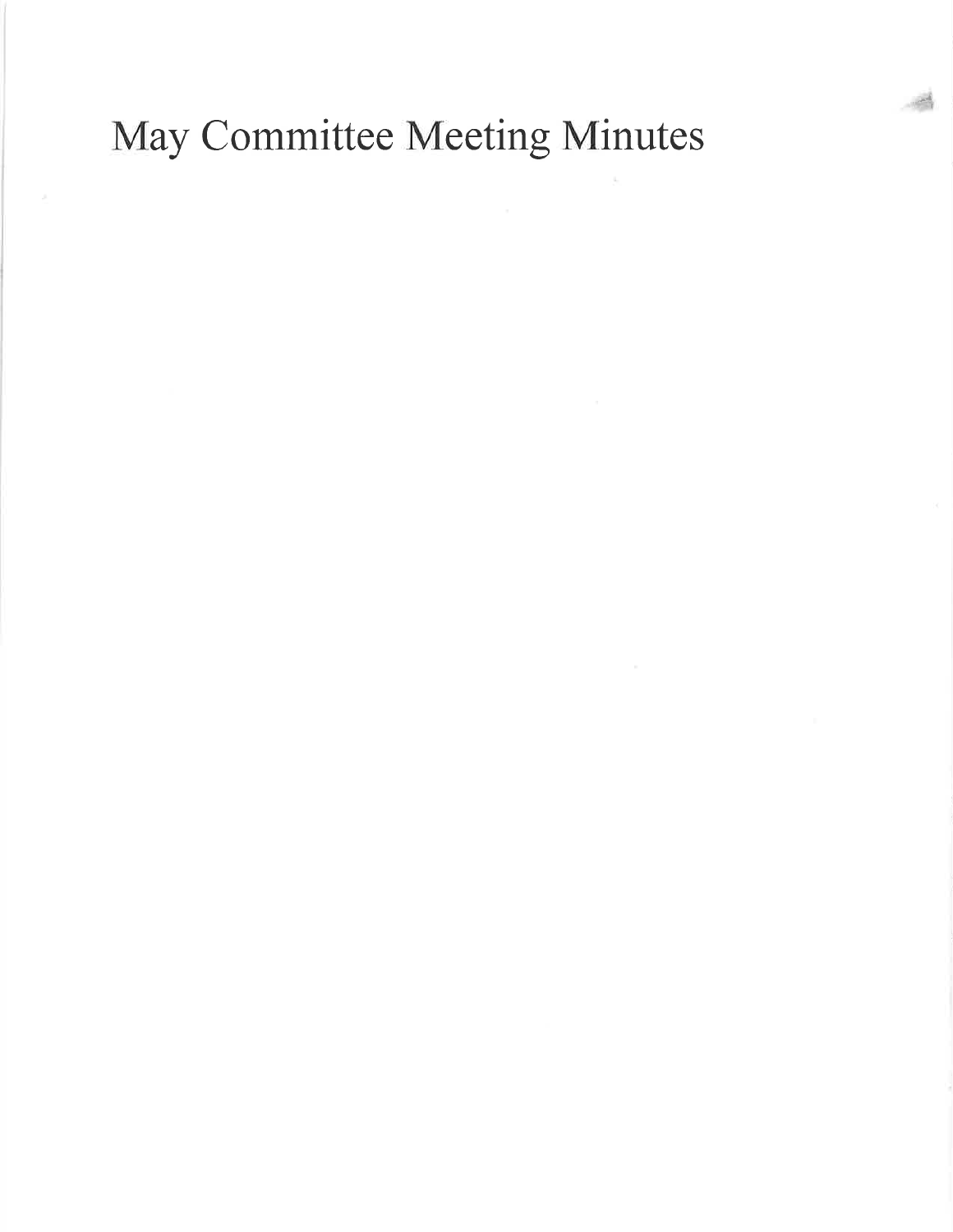# The Audit & Budget Committee did not meet in the month of May 2021.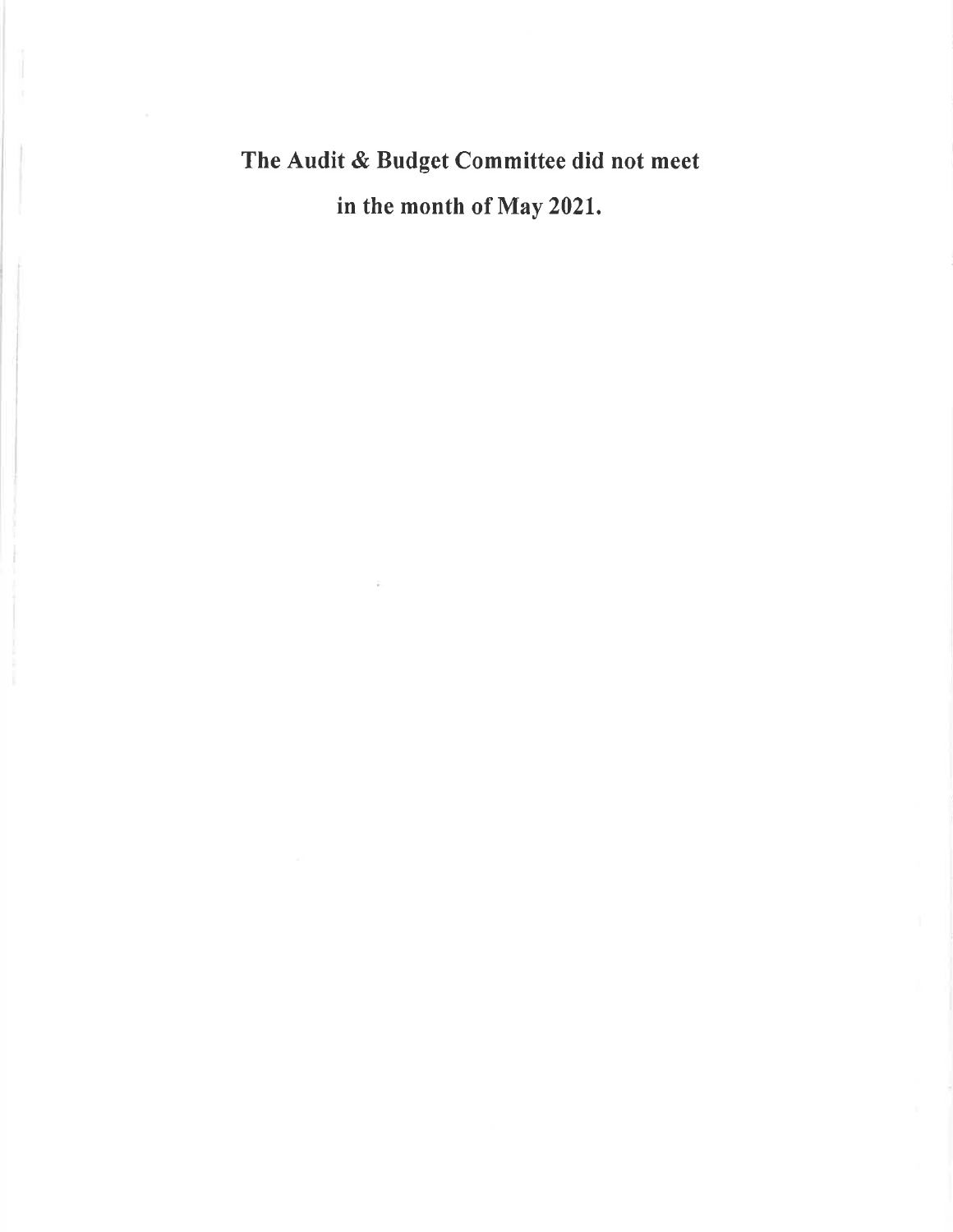### TENNESSEE HOUSING DEVELOPMENT AGENCY BOND FINANCE COMMITTEE May 25,2021

Pursuant to the call of the Chairman, the Bond Finance Committee of the Tennessee Housing Development Agency Board of Directors (the "Committee") met on Wednesday, May 25,2021, at l:00 P.M. via a Webex call with certain staff members physically present at the THDA Offices located at 502 Deaderick Street; Andrew Jackson Building, 3<sup>rd</sup> Floor; Nashville, Tennessee 37243.

The following Committee members were present via Webex: Mike Hedges (Chair); Chris Mustain (for Secretary of State Tre Hargell); Treasurer David Lillard; Katie Armstrong (for Comptroller Jason Mumpower); and Doree Hicks (for Commissioner of Finance & Administration Butch Eley), Also, other Board Members present were: Joann Massey; Mathew McGauley; Erin Merrick; John K. Snodderly; Mike Hardwick; Rick Neal; Chrissi Rhea; and Tennion Reed.

Recognizing a quorum present, Chair Hedges called the meeting to order at l:08 p.m. Central Time and recognized Bruce Balcom, THDA Chief Legal Counsel, who presented the following statement:

"Certain Committee members will be participating in this meeting by telephone as authorized by Tennessee Code Annotated Section 8-44-108. Notice was posted stating that this meeting would be conducted in this fashion. This meeting is being conducted in this manner because the matters to be considered by the Committee today require timely action and the physical presence of a sufficient number of Committee members to constitute a quorum is not possible within the timeframe in which action is required and also because of COVID-19. Therefore, it is necessary for some members to participate via telephone. Committee members participating by telephone were sent documents relevant to today's meeting."

Upon motion by Secretary Hargett and second by Ms. Armstrong for Comptroller Mumpower, and following a roll call vote, the motion caried to approve doing business in this manner with all committee members identified as present voting "yes" (5 ayes).

Chair Hedges called for consideration of the January 21,2021, Bond Finance Committee Meeting Minutes. Upon motion by Mr. Mustain for Secretary Hargett, second by Treasurer Lillard, and following a roll call vote with all committee members identified as present voting "yes" (5 ayes), the motion carried to approve the January 21, 2021 minutes.

Chair Hedges indicated the next item for consideration was the sale of Issue 2021-2 Bonds Authorization, Reimbursement Resolution, and Plan of Financing, Bruce Balcom, THDA Chief Legal Counsel, presented the following documents that were circulated for the Committee's consideration: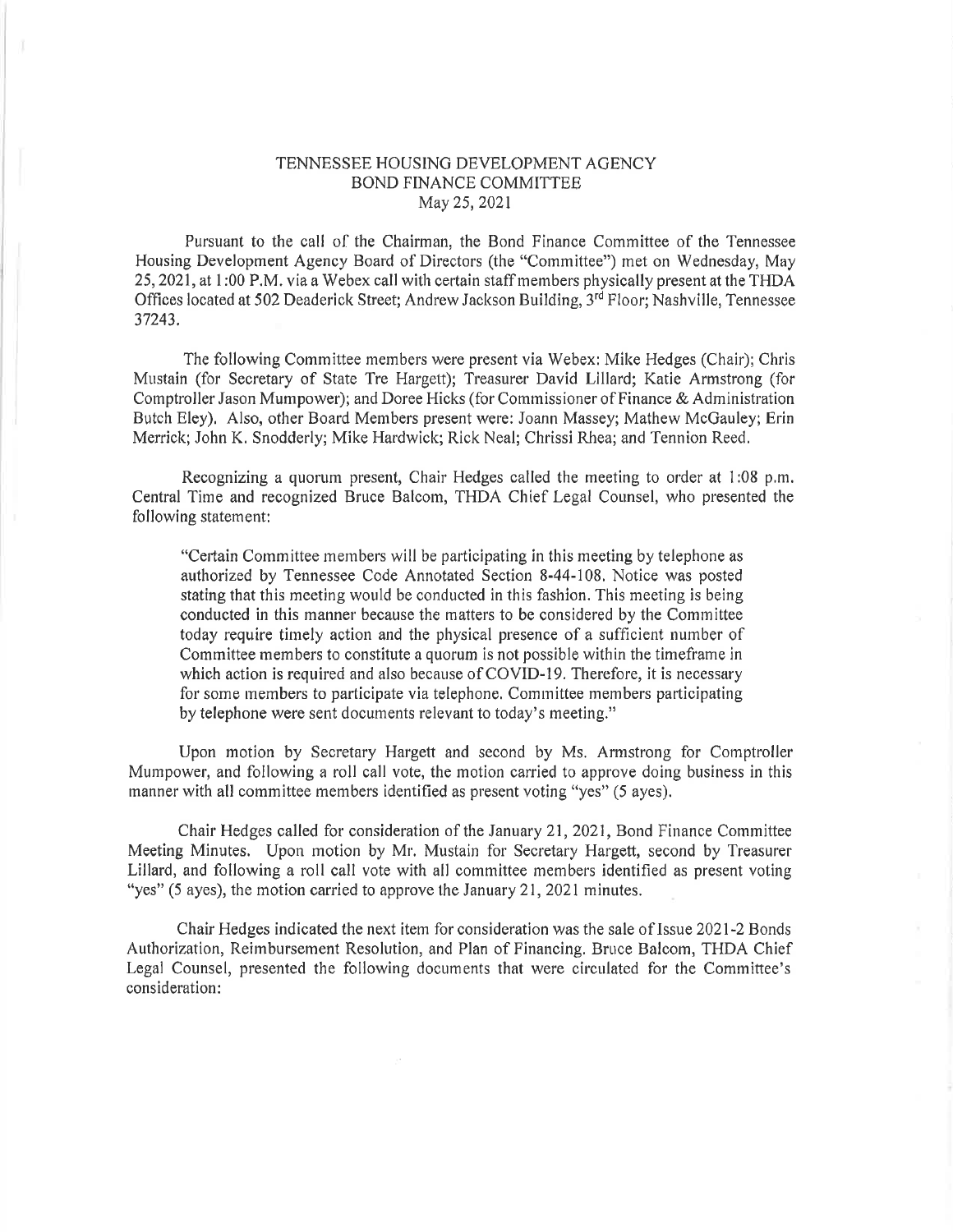- **Memo from CSG Advisors Incorporated ("CSG"), financial advisor for THDA, dated** May 7, 2021, recommending approval of the described pricing for Issue 2021-2.
- Resolution of the Bond Finance Committee approving the issuance and sale of Issue 2021-2 (Non-AMT) in an aggregate principal amount not to exceed \$200,000,000, (the "Award Resolution"). Issue 2021-2 will price sometime in the middle of July and close in August. The following documents were attached to the Award Resolution as exhibits and were incorporated by reference:
	- o Bond Purchase Agreemont forthe sale of Issue 2021-2 Bonds to the underwriting syndicate, led by RBC Capital Markets ("RBC"), the bookrunning senior manager;
	- o Supplemental Resolution for the Issue 2021-2 Bonds; and
	- o Resolution of the Board of Directors of TIIDA authorizing reimbursement of THDA from proceeds of Issue 2021-2 in an amount not to exceed \$70,000,000.
- Plan of Financing as notated in the memo dated May 14, 2021 describing the Issue 202t-2.

Upon motion by Treasurer Lillard, second by Ms, Armstrong for Comptroller Mumpower, and following a roll call vote with all committee members identified as present voting "yes" (5 ayes), the motion carried to recommend and approve both the bond authorization and the Award Resolution Plan of Financing to the Board of Directors.

Chair Hedges indicated the last item for consideration was the approval of the Schedule of Financing for fiscal year 2021-2022 to be forwarded to the State Funding Board for consideration and approval. Bruce Balcom, THDA Chief Legal Counsel, presented the following documents that were circulated for the Committee's consideration:

- **F** Schedule of Financing Memo dated May 14, 2021 form Bruce Balcom, THDA Chief Legal Counsel
- Schedule of Financing for fiscal year  $2021-2022$ .

Upon motion by Ms, Armstrong for Comptroller Mumpower, second by Treasurer Lillard, and tbllowing a roll call vote with all committee members identified as present voting "yes" (5 ayes), the motion carried to recommend and approve both the Schedule of Financing for fiscal year 2021-2022 and the recommendatjon to forward the Schedule of Financing to State Funding Board for consideration.

There being no further business, Chair Hedges adjourned the meeting,

Respectfully submitted,

Jarden ( longson

Sandi Thompson, Assistant Secretary Approved this  $27<sup>th</sup>$  day of July,  $2021$ .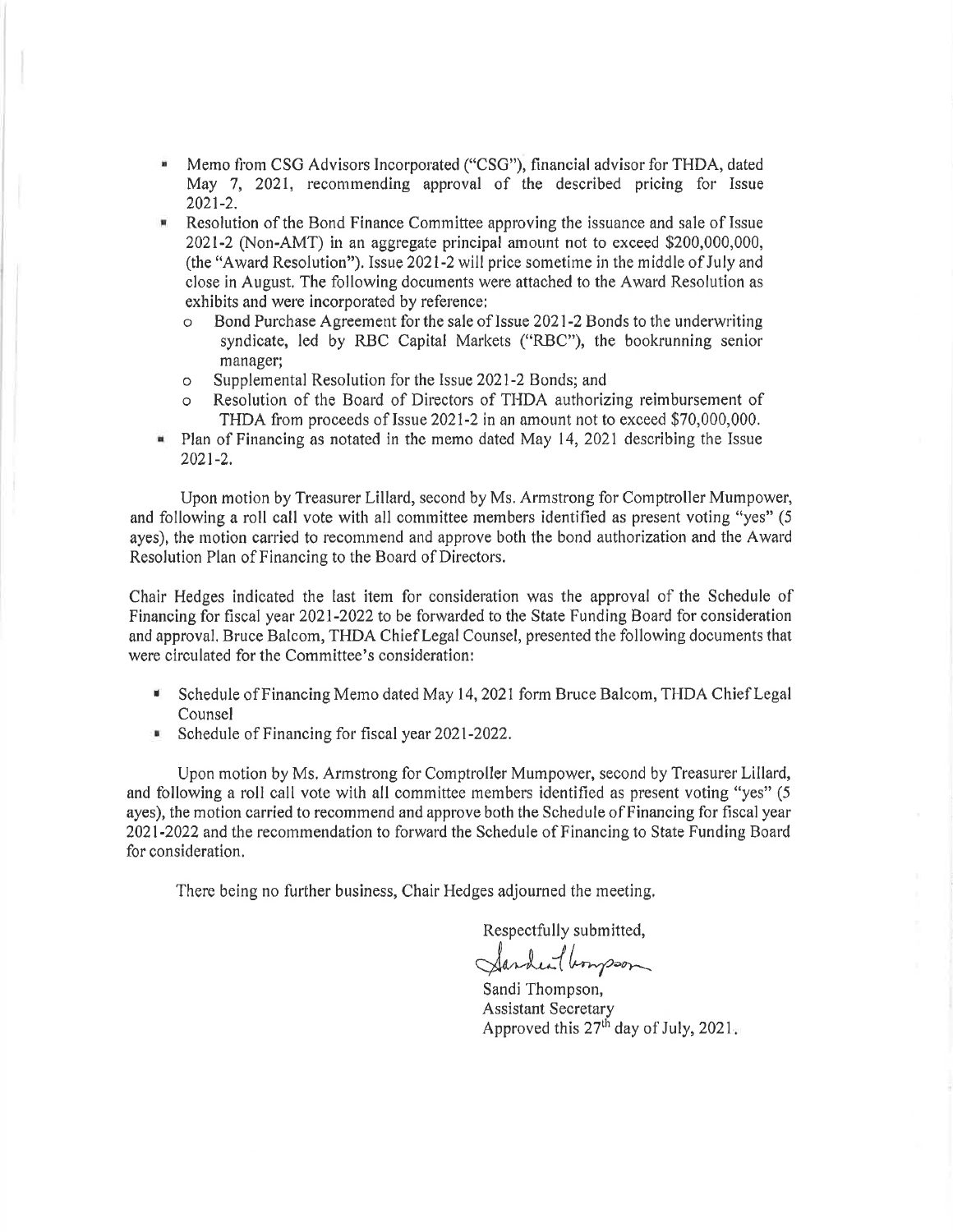The Grants Committee did not meet in the month of May 2021.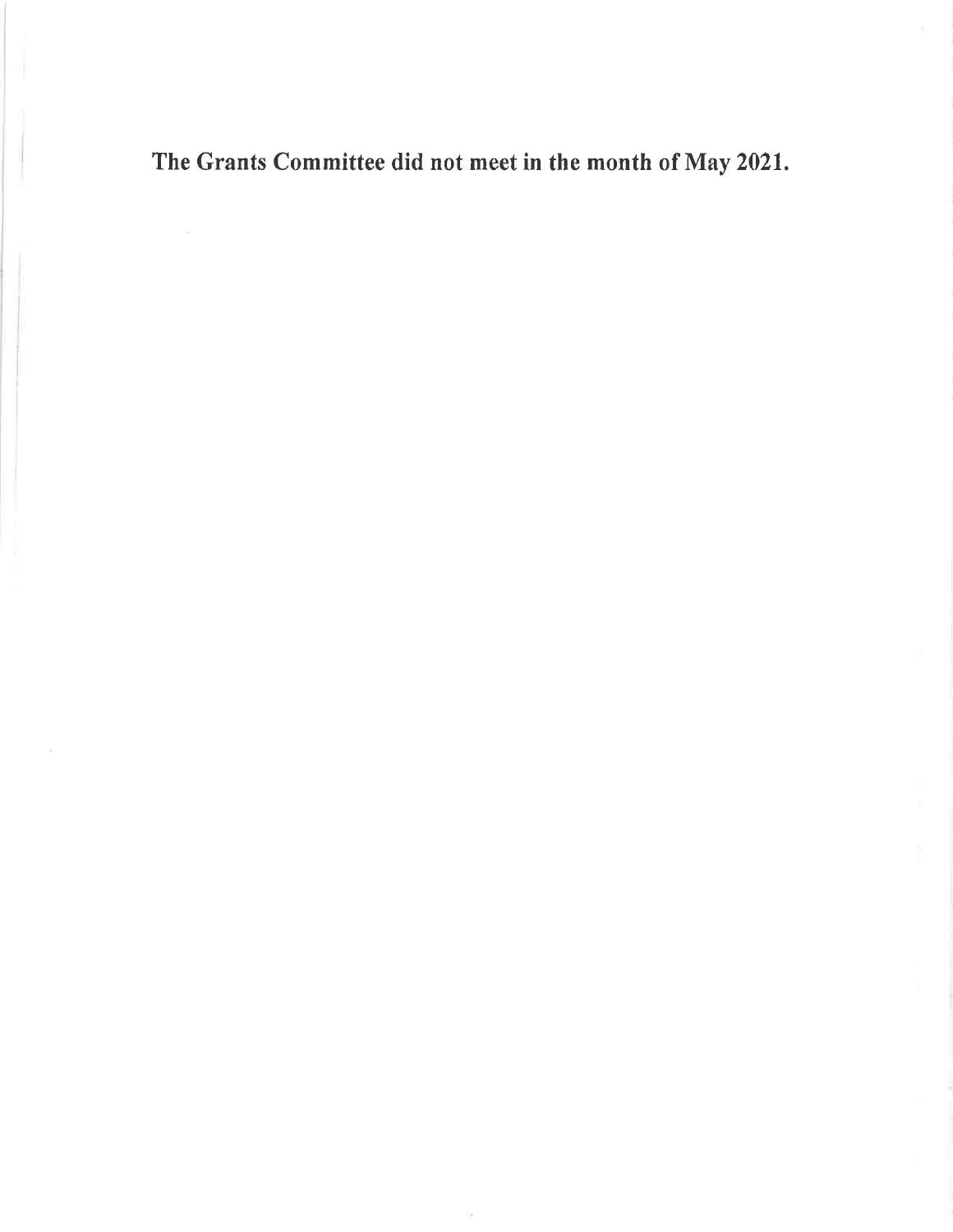The Lending Committee did not meet in the month of May 2021,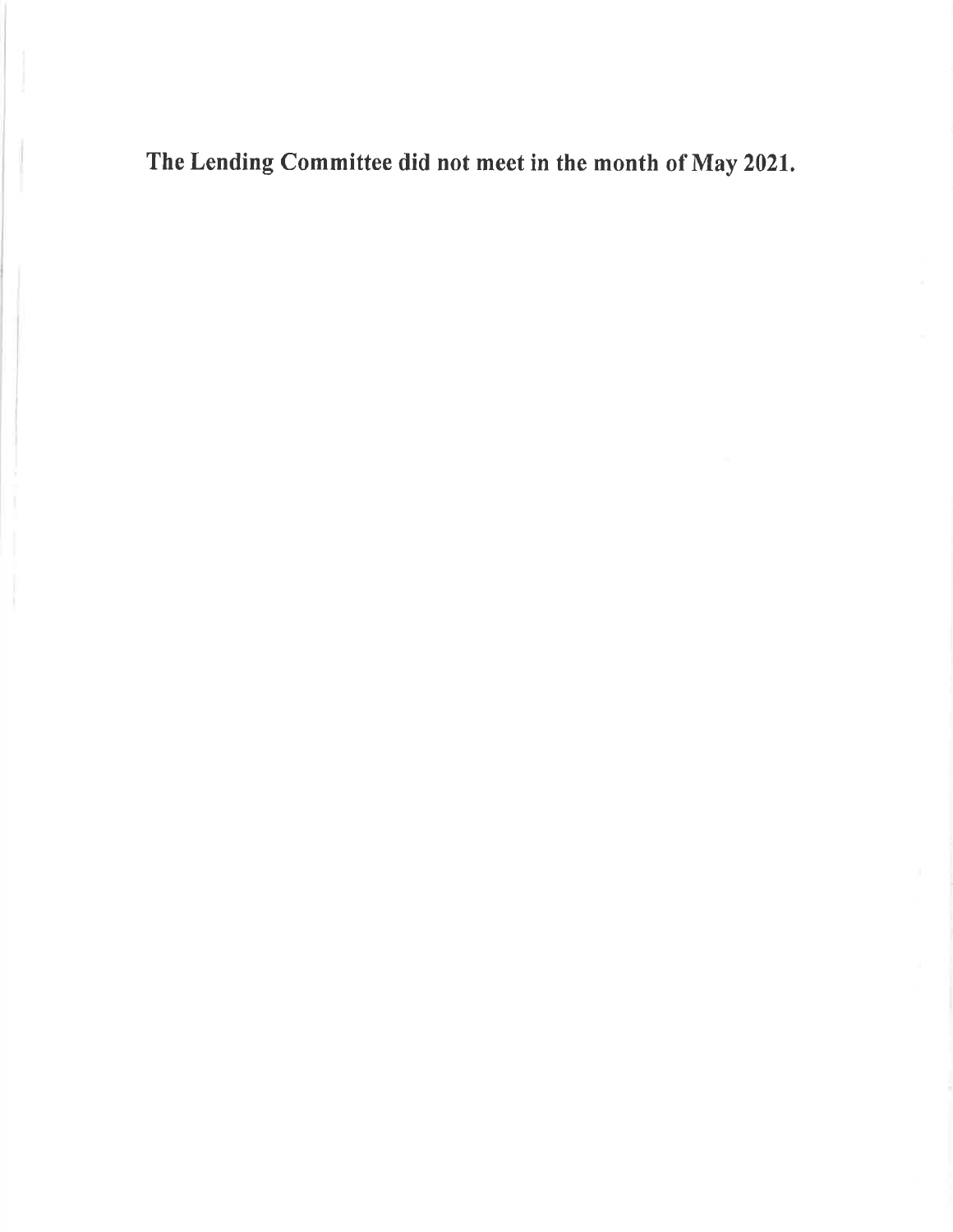# The Rental Assistance Committee did not meet in the month of May 2021.

×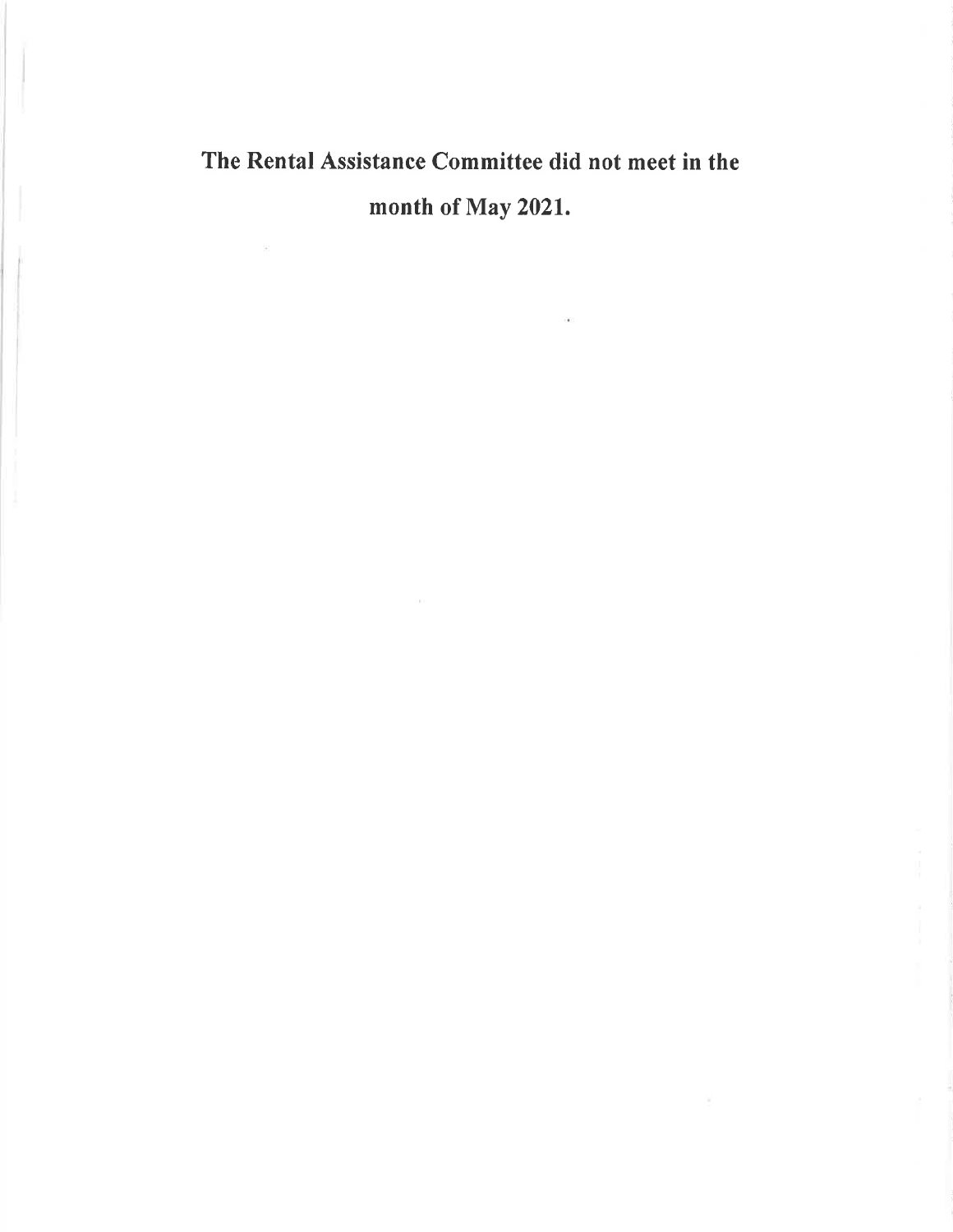### TENNESSEE HOUS]NG DEVELOPMENT AGENCY TAX CREDIT COMMITTEE MEETING MINUTES May 25,2021

Pursuant to the call of the Chairman, the Tax Credit Commiltee of the Tennessee Housing Development Agency Board of Directors (the "Committee") met in regular session on Tuesday, May 25, 2021, at 1:11 p.m. CST via WebEx call with certain staff members being at the THDA offices located at 502 Deaderick Street; Andrew Jackson Building, 3rd Floor; Nashville, Tennessee 37243.

The following Committee members were present via WebEx: John Snodderly (Chair), Doree Hicks (for Commissioner of Finance & Administration Butch Eley), Chris Mustain (for Secretary of State Tre Hargeft), Mike Hedges, State 'Ireasurer David Lillard, Joann Massey, Matt McGauley, and Erin Merrick, Chair Snodderly recognized Bruce Balcom, Chief Legal Counsel, who read the following statement;

"Board members will be participating in this meeting by telephone as authorized by Tennessee Code Annotated Section 8-44-108, Notice was posted stating that this meeting would be conducted in this fashion. This meeting is being conducted in this manner because the matters to be considered by the Board today require timely action and the physical presence of a sufficient number of Board members to constitute a quorum is not possible within the timeframe in which action is required. This is also necessary to protect everyone's health and safety due to COVID. Therefore, it is necessary for some members to participate via telephone. Committee members participating by telephone were sent documents relevant to today's meeting."

Chair Snodderly called for a motion to proceed with the meeting in this manner. Upon a motion by Mr. Hedges, second by Treasurer Lillard, and with a roll call vote, the motion carried to approve doing business in this manner with all members identified as present voting "yos" (8 ayes),

Chair Snodderly called for consideration of the previously circulated January 21,2021 Committee meeting minutes. Upon motion by Mr. Mustain, second by Treasurer Lillard, and with a roll oall vote with all members identified as present voting "yes" (8 ayes), the motion carried to approve the January 21,2021, minutes.

Chair Snodderly asked to begin with the rcquest to exchange 2020 credits: TN20-04 Hickory Valley, a request from the Cookeville Housing Authority. Chair Snodderly recognized Josie Kotsioris, Director of Multifamily Programs, for a brief description pertaining to this issue, The discussion entailed staff recommendation, and the administrative right of THDA, to approve the request to exchange \$1,245,536 of 2020 Low-lncome Housing Credit (LIHC) for an equal amount of 2021 LIHC, The exchange will not lower the amount of 2021 LIHC available for allocation in the regular competitive round, Chair Snodderly called for a motion to approve. Motion made by Ms, Massey, and a second by Mr. McGauley, and with a roll call vote, the motion carried to approve the request with all members identified as present voting "yes" (8ayes) ,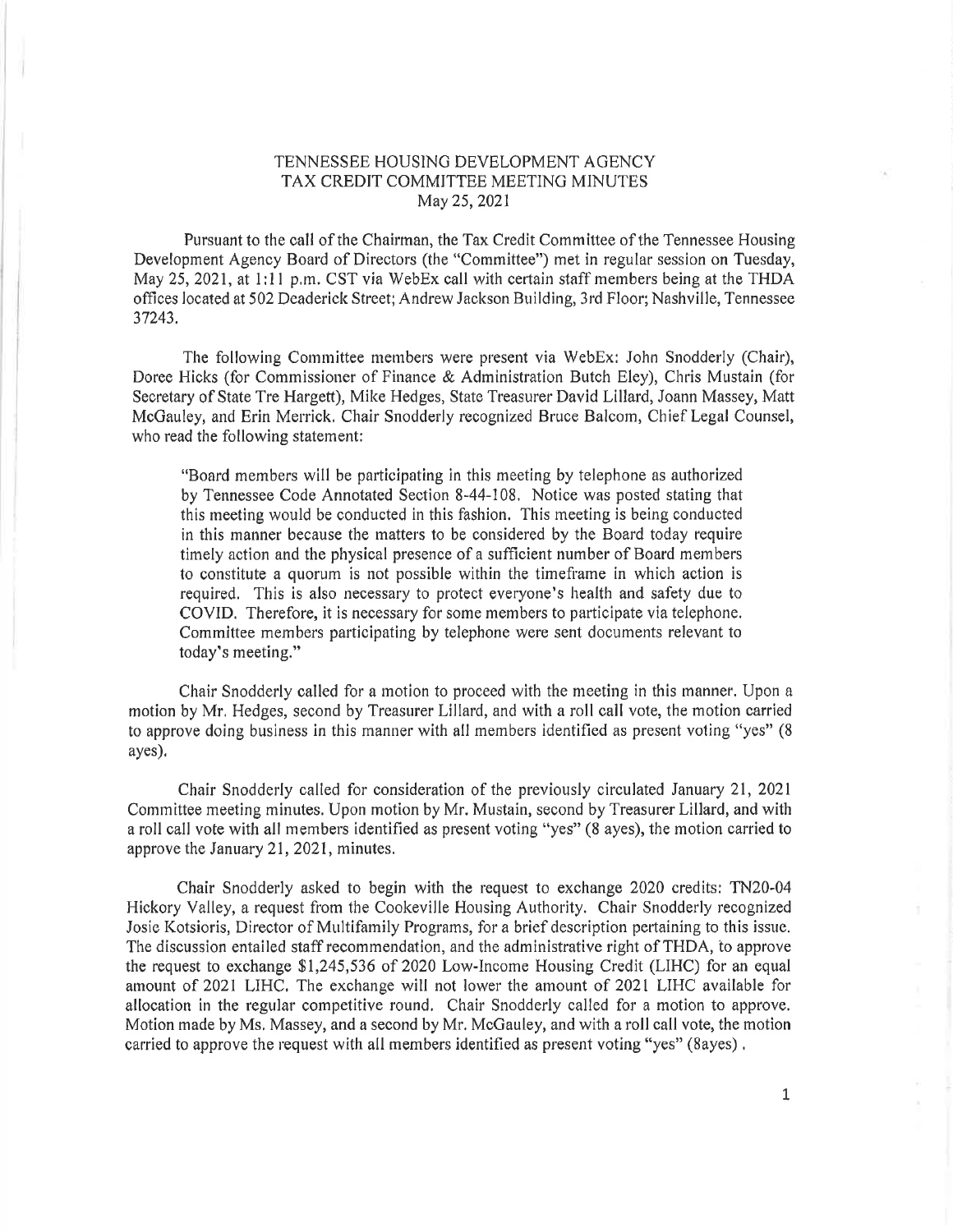Chair Snodderly recognized Ms, Kotsioris who shared with the Committee that THDA is receiving many requests from developers looking for assistance due to rising construction costs brought on by COVID-19 material and labor shortages,

Ms. Kotsioris shared an update of the 2021 Competitive 9% Application round. THDA has received 43 applications totaling approximately \$30 million dollars; our Credit Ceiling allocation is approximately \$19,3 million.

Ms, Kotsioris presented the following developer requests for relief of outstanding issues identified in the Competitive 2021 Low Income Housing Credit Initial Applications:

TN2l-023 East Gate Village. Chair Snodderly recognized Ms. Kotsioris, who shared a staffs concerns regarding the request. Chair Snodderly asked for remarks from the developer. Ryan Sunrise and Phillip Vaughn provided statements to the Committee.

Mr, Perrey, Executive Director of THDA, suggested this is not a scoring issue and the Committee can make a motion for relief. Mr. Hedges made the motion to approve the request, Chair Snodderly asked for a second, which was offered by Mr. McGauley, and with a roll call vote, the motion carried to approve the request with all members identified as present voting "yes" (7 ayes) except for Treasurer Lillard, who abstained,

- TN2l-033 West Way Phase 2. Chair Snodderly recognized Ms. Kotsiotis who shared a staff considers this to be the seoond phase of West Way that was previously funded under TN19-913, formerly TN17-902, and formerly TN15-089. The first phase was not 50% leased, therefore they are not eligible to submit an application for Phase 2. Nancy King, Executive Director of Non-Profit Housing Corporation and John Tabb, Contractor, explained the development delays due to COVID-19 and the current lease status of the units, Mr. Perrey indicated the question is whether to move forward with the Phase 2 without having met the conditions required in the first phase. Mr. McGauley simplified that the only reason this application is procedurally not eligible is due to the 50% threshold and that the Committee only needed to approve or deny for it to move to the next step. Chair Snodderly, asked for a motion to grant relief. The request failed to receive a motion and therefore was not granted.
- r TN2l-034 East Fork Way. Chair Snodderly recognized Ms, Kotsioris who explained that an application was previously submitted and approved for TN20-031 Christina Way on the same plot of land. Staff considers TN21-034 East Fork Way to be the second phase of TN20-031, The application uses a portion of the same parcel of land to house this new development.

The consultant, Phyllis Vaughn, explained this is a bifurcated parcel, Based upon <sup>a</sup> request from Dwayne Barrett, attorney for the developer.

Mr, Perrey suggested to Chair Snodderly that the Committee recess and reconvene after the board meeting as it was time for that meeting to commence. The Committee recessed the meeting until after the Board meeting.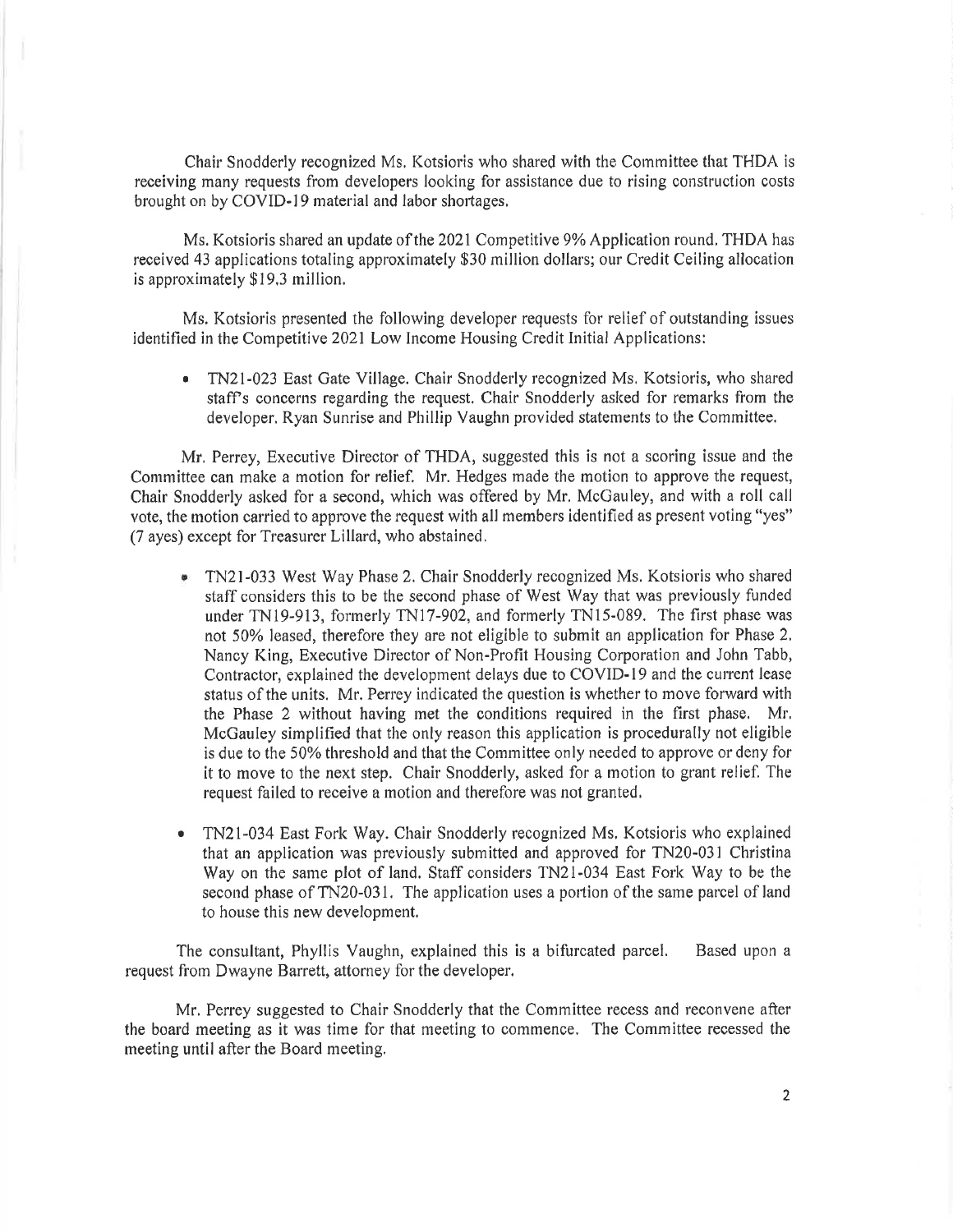#### Recess l:57PM Reconvene 2:55PM

Chair Snodderly called the Committee back to order and continue with TN21-034 East Fork Way. Chair Snodderly asked Mr. Perrey to comment. Mr, Perrey explained that we were not clear on the cure notice, and we should not hold the builder responsible. Mr. Perrey stated staff did not oppose relief. Chair Snodderly asked for a motion. Mr. Hedges made the motion to move forward, Chair Snodderly asked for a second, which was offered by Mr. McGauley, and with <sup>a</sup> roll call vote, the motion carried to approve the relief requested with all members identified as present voting "yes" (8 ayes).

- TN21-036 Hills View Apartments. Chair Snodderly asked Ms. Kotsioris for a brief description. Ms, Kotsioris noted the Level 1 property control was not in order. The ownership entity did not properly document in THOMAS, 'Ihe purchase contract submitted in response to the Cure Notice reflects that the buyer is the to-be-formed proposed Ownership Entity, not a person or entity identified in the Initial Application as the general partner or managing member of the Ownership Entity to be formed, There was no representation from the general partner or managing member on the call. Chair Snodderly asked is there a motion to approve relief. Mr. Hedges stated that THDA will always require the contract to be uniform, There was no motion offered so the request was not granted,
- TN21-040 Park View Apartments, Chair Snodderly asked Ms. Kotsioris for a brief description. Ms. Kotsioris shared this development applied for both new and acquisition/rehab units. The QAP does not provide for developments that mix new construction with acquisition/rehab, The developer indicated the new units from the application, however, were not recorded in THDA's system, The Committee heard from both Phillip Vaughn and Dwayne Barrett on behalf of the developer. o

Mr. Perrey added that THDA has separate set-a-sides for rehab and new construction. The application system does not allow for both. Chair Snodderly asked for a motion to grant relief, The request was denied as no motion was offered.

Chair Snodderly recognized Dhathri Chunduru, Director of Research and Planning, to review the Preliminary proposed changes to the 2022 Qualified Allocation Plan Location Needs Scoring Criteria. Director Chunduru demonstrated a new scoring system with four (4) variables for2022, Mr. Hedges noted that this new evaluation system will eliminate tie breakers.

Chair Snodderly recognized Ms, Kotsioris to review an additional revision to the QAP that would allow for new construction in a qualified census tract, Ms, Kotsioris proposed to add and refine language to allow consideration of new construction, both competitive 9% and bond at 4%, that build in qualified census tracts, As the QAP is adjusted, staff will bring the changes to the committee. Mr. Hedges noted that the QAP has changed over 20 years, and its current language should not cause a concentration in a specific area. Ms. Kotsioris responded that her concern was also the case for bond allocations proposing new construction.